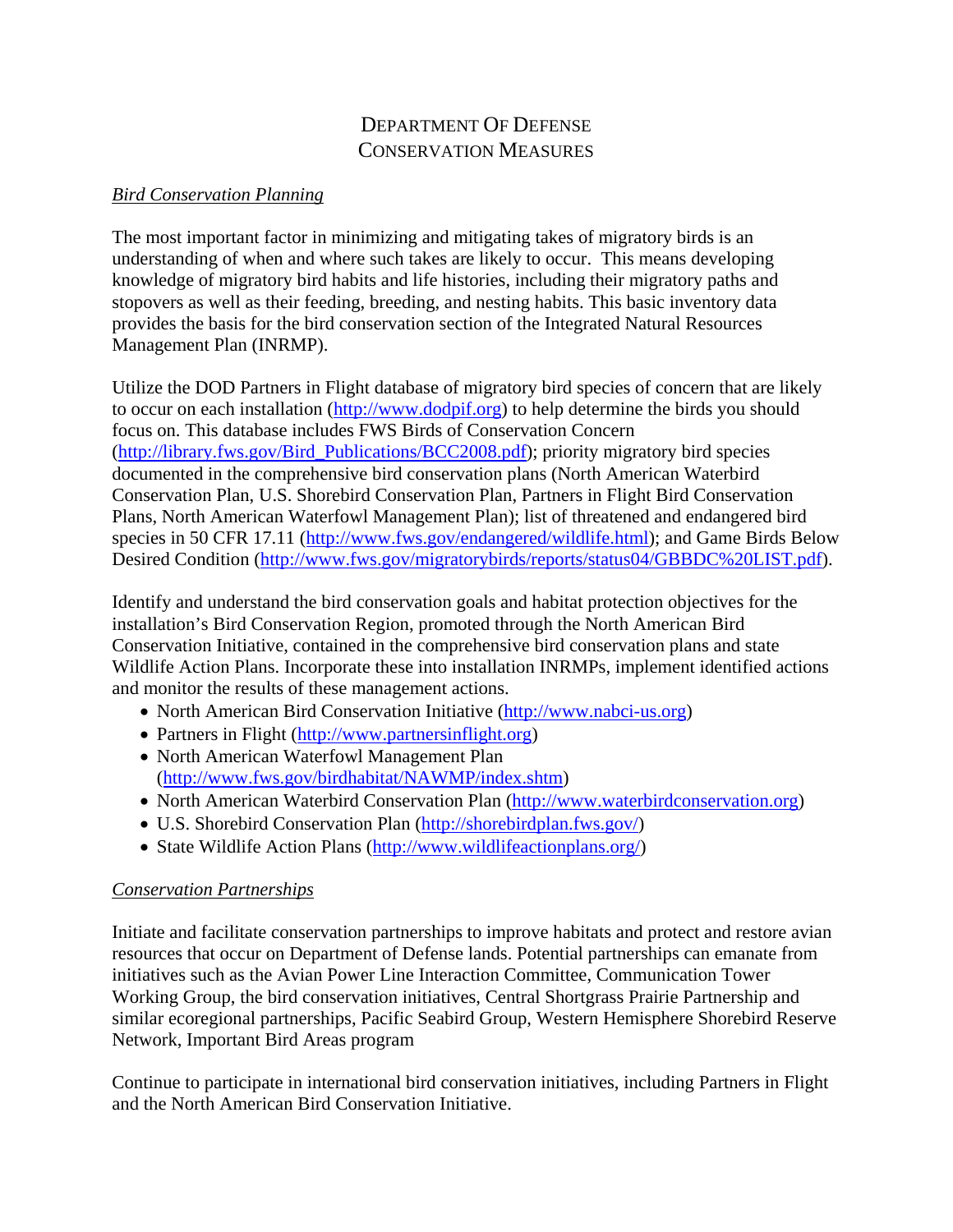Utilize opportunities offered through the Sikes Act to enter into cooperative agreements with FWS, States, and organizations such as The Nature Conservancy, Chesapeake Bay Program, Coastal America, Ducks Unlimited, and Partners in Flight partners to share information and advice that benefit birds and other species and implement INRMPs.

Use partnerships facilitate implementation of conservation or mitigation measures at a landscape scale, including locations outside the fence.

Utilize the provisions in appropriate legislation that allow the Department of Defense to provide property at closed bases to conservation organizations for use as habitat and that, in order to lessen problems of encroachment, allow the Department of Defense to purchase conservation easements on suitable property in partnership with other groups.

Support research efforts for applied avian biology and adaptive land management for avian conservation, species capture and relocation programs, and identifying the relative impact of various bird species to operations, training, and air safety.

Support data sharing partnerships and contribute data to nation-wide bird monitoring efforts such as eBird, Avian Knowledge Network, National Biological Information Infrastructure, and Natural Resource Monitoring Partnership.

#### *Bird Inventories*

Inventory all habitats on a site to establish a base line assessment of what bird species are present in which habitats during what times of the year. Standards and protocols defined in the DoD Coordinated Bird Monitoring Plan should be followed.

#### *Avoidance and Mitigation*

Follow published guidelines regarding communication towers (http://www.fws.gov/migratorybirds/issues/towers/comtow.html) and wind energy impacts (http://www.fws.gov/habitatconservation/wind.pdf) when dealing with tower or wind energy development.

Follow *Suggested Practices for Avian Protection on Power Line*s to minimize potential avian/power line issues with raptors and other migratory birds (www.aplic.org/SuggestedPractices2006(LR).pdf).

Use base line surveys and knowledge of annual cycle of bird species known to occur on a site to avoid potentially harmful activities to habitats used for nesting, migration stopover, and nonbreeding. During sensitive habitat use periods, relocate or limit training and target areas, modify air operations, and avoid or limit construction and maintenance activities. Plan ahead and concentrate activities during times of minimum habitat use by birds.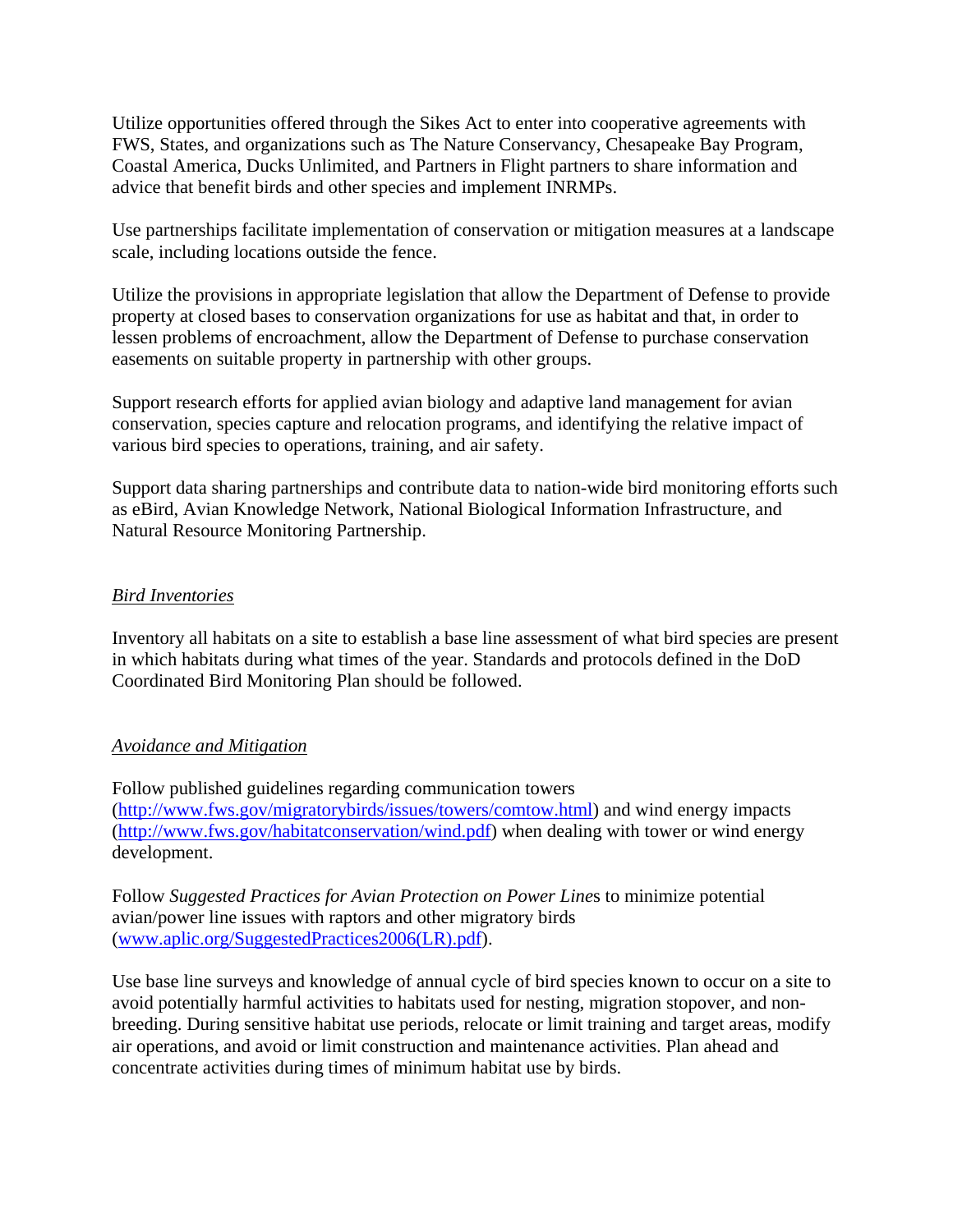Utilize inert ordnance or limit the type of quantity of ordnance to that with the least environmental impact. Conduct appropriate clearing pass over the range prior to releasing ordnance to verify minimal impact to birds.

If secondary operations or training activities are required, delay these secondary actions to allow dispersal of birds (on land or water) following the initial/primary action.

Implement fire suppression programs or measures when and where wildfire can potentially damage nesting, migration stopover, or non-breeding habitat. Use base line surveys and knowledge of annual cycle of bird species known to occur on a site to identify potentially harmful fire windows. Similarly, controlled burns should be conducted during the season appropriate for the habitat use.

Conduct environmental monitoring to prevent contamination of avian food resources or habitat conditions.

### *Pesticide Reduction*

Implement an integrated pest management (IPM) program, in conjunction with the INRMP (http://www.afpmb.org/ipmis.htm), that will reduce the use of pesticides to the minimum necessary and also benefit migratory birds. Department of Defense policy requires all operations, activities, and installations worldwide to establish and maintain safe, effective, and environmentally sound IPM programs.

### *Habitat Conservation and Enhancement*

Develop and implement conservation measures that improve existing habitat, create new habitat, enhance degraded habitat, or improve conditions for birds. These measures include wetland protection, maintenance and enhancement of forest buffers, elimination of feral animals (including feral cats) that may be a threat to migratory birds or their habitat, reduction or elimination of harmful grazing practices, and appropriate control and elimination of invasive and non-native species that crowd out other species necessary to migratory bird survival. All conservation measure should be detailed in the installation INRMP. Examples may include:

#### Forest management

- Convert to uneven-age and/or other progressive forest management that enhances available habitat values.
- Maintain and enhance bottomland hardwood forests.
- Create snag trees or protect existing snags during forestry programs.

### Habitat enhancement/restoration

- Maintain and restore priority habitats.
- Incorporate habitat enhancement into project review and project design.
- Create habitat as mitigation programs.
- Promote nest box and platform programs.
- Encourage nesting in tower structures, where appropriate.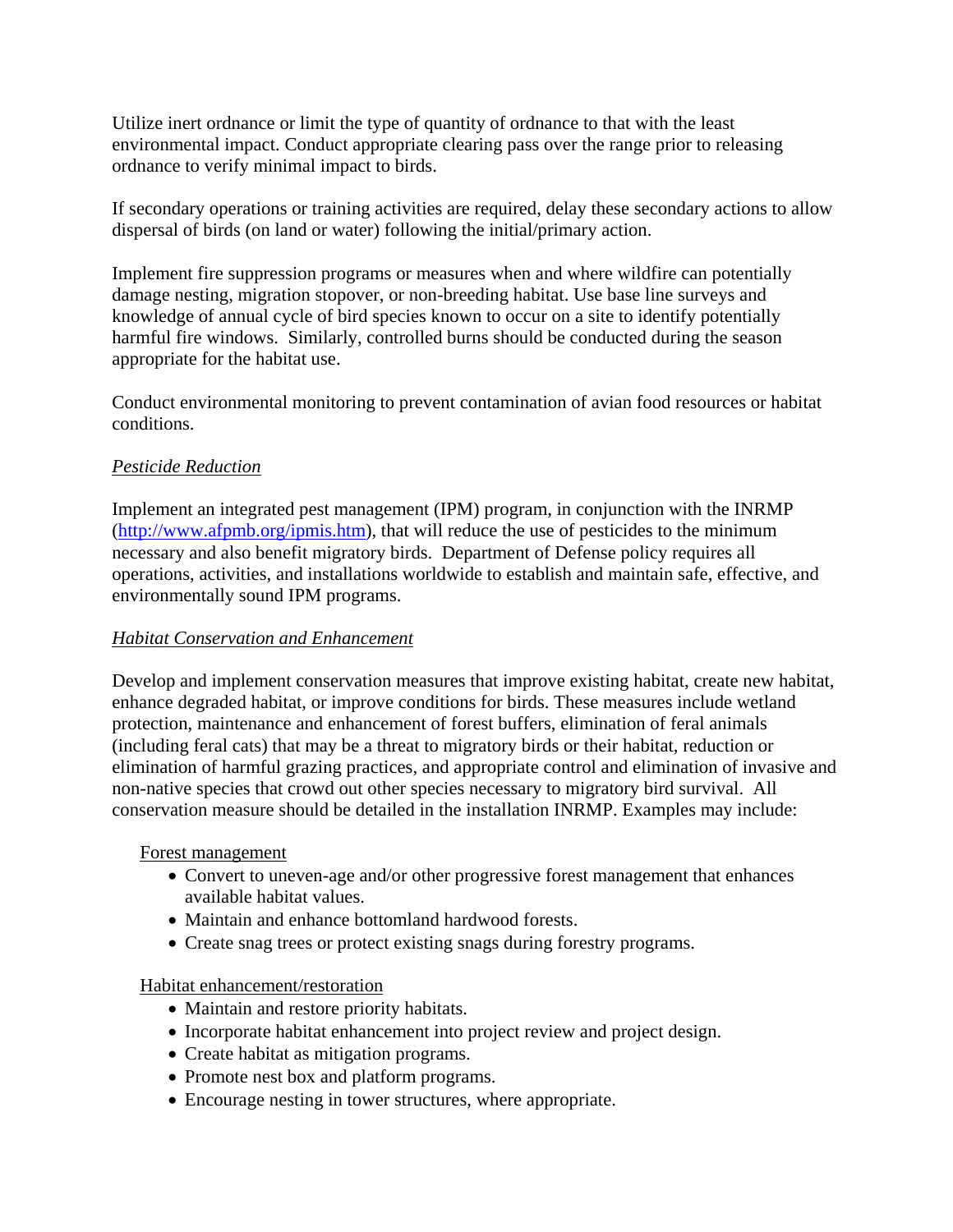Invasive, non-native species

- Implement feral cat eradication programs.
- Implement invasive species control programs.
- Removal of exotic species.

#### Wetlands

- Protect and restore wetlands.
- Promote positive water use modifications to improve hydrology and avian habitat in arid areas.

### Agricultural Outleases

- Initiate establishment of native warm-season grasses or other field and grassland conditions beneficial to birds found in the area.
- Modify agricultural leases to promote nesting and fledgling protection by setting appropriate dates for mowing, haying, or harvesting.
- For leases near an airfield, do not grow crops that will attract species which create a bird strike risk.

Communication towers, power lines, wind energy, and buildings

- Identify and remove abandoned communication towers.
- Remove unused power lines and poles, especially in open habitat areas such as deserts and grasslands where such structures provide artificial raptor perches
- Minimize new tower and wind turbine construction impacts through critical assessment of structure requirement, location site evaluation and structure design assessment for minimal avian impacts.
- Maintain certain towers to promote nesting if they are not a collision issue or provide a raptor perch in inappropriate habitat (desert, grasslands, prairie)

## *Monitoring the Impacts of Military Readiness Activities on Migratory Birds*

Incorporate the DoD Coordinated Bird Monitoring (CBM) strategy in monitoring efforts in INRMPs. The DoD CBM strategy will include guidelines for the design of bird monitoring surveys, a plan for monitoring bird species of special concern, and recommendations for DoD's role in continental bird monitoring programs.

Monitor bird populations that may be affected by military readiness activities in numerous ways, as supported by the DoD Coordinated Bird Monitoring strategy. Monitoring programs may include Monitoring Avian Productivity and Survivorship (MAPS), Breeding Biology Research and Monitoring Database (BBIRD), Christmas Bird Counts, migration counts, standardized and/or customized breeding and wintering surveys, grassland-bird flush counts, weather (WSR-88D, or NEXRAD) and mobile marine radar studies, point count surveys, hawk watches, overflight surveys, and/or rookery surveys.

Enter survey and monitoring data into the DoD eBird database or other appropriate databases defined in the DoD CBM Plan.